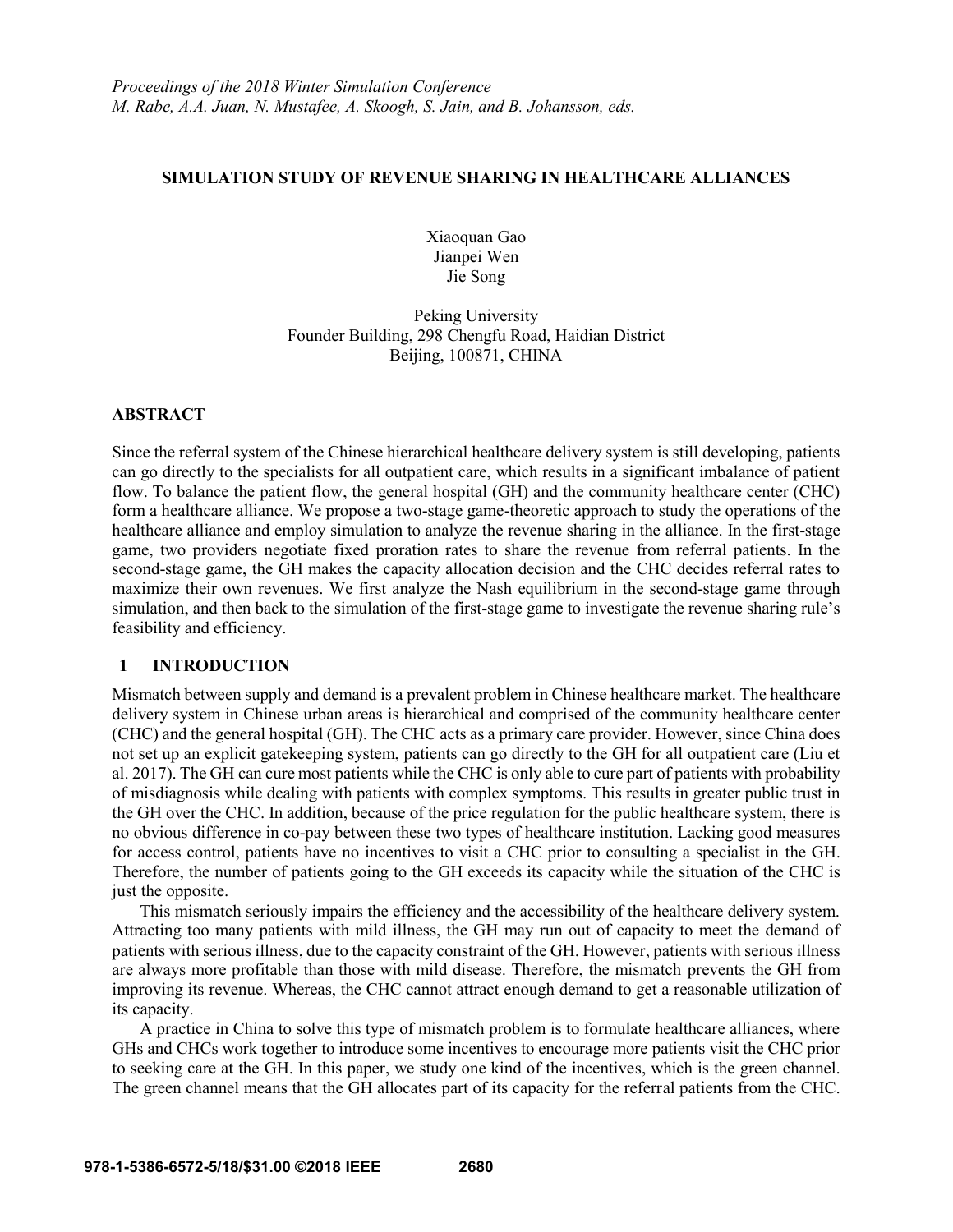In practice, GHs specially reserve some dedicated appointment slots for the referral patients. These reserved slots are regarded as the service capacity of the green channel. It provides more convenience for patients who visit the CHC firstly, compared with the situation where referral patients need to go through the same process as those who visit the GH directly.

This kind of cooperation has potential to benefit both the GH and CHC. With more patients with mild illness visiting the CHC first, the CHC can achieve a high utilization and obtain a high revenue, and the GH can focus on the diagnosis and treatment of the more profitable patients. To achieve this win-win situation, both GH and CHC need each other. The GH needs to decide how capacity is allocated between two parts. As for the CHC, it needs to control its referral process accordingly.

Though the GH and CHC in China recognize the benefits of this cooperation, they find that there are some barriers in the development of the alliance. Within this alliance, each one wants to maximize its profit. In the decentralized scenario, the alliance always cannot achieve a win-win situation or even result in a worse case. For instance, since the wage of the general practitioner in the CHC does not provide enough incentive to encourage them to take effort to treat patients with mild illness, the green channel still attracts a lot of patients with mild disease. In this case, the GH cannot focus on the serious illness, whereas, dividing its capacity into two parts may reduce its efficiency due to the pooling effects, which is unexpected.

In this paper, we study the collaboration between the GH and the CHC, where the GH decides its capacity for the referral of patients (the green channel) and the CHC controls its referral process. To maximize profit, the GH needs to balance the capacity between two channels, which can affect its demand of two channels. The CHC needs to set its referral rate, considering its limited skill level and the cost due to the probability of mistreatment. To coordinate the CHC and the GH, we consider a contract between them that defines the allocation of the revenue from each referral patient. We want to provide insights into the following questions: 1) Will this type of alliance always result in a revenue gain for both the GH and the CHC? 2) Is there an optimal revenue allocation that leads to the decentralized system achieving the same efficiency as a centralized one?

Simulation is employed to analyze the characteristics of the game because the game theoretical model is too complicated to be solved theoretically. We first analyze the Nash equilibrium in the second-stage game through simulation, and then back to the simulation of the first-stage game to investigate the revenue sharing rule's feasibility and efficiency. By analyzing a non-cooperation game given a fixed revenue sharing contract we obtain the following results. We first show that it is better for the GH to allocating less resources to the green channel than the number of referral patients when the CHC's capacity is not so huge and the CHC is willing to take more effort to treat more patients under specific conditions. In addition, we show the conditions under which the alliance can be formed and when the decentralized system can achieve the same total revenue as there is a central planner managing the alliance.

Several papers study the explicit gatekeeping system which obligates patients to firstly see and get approval from their gatekeeper before visiting a specialist. Shumsky and Pinker (2003) investigate how to incentivize the gatekeeper to choose a system-optimal referral rate. Lee et al. (2012) use the same framework to explore the outsourcing decisions in the gatekeeping system. Freeman et al. (2016) carry out an empirical study and investigate how workload affects gatekeepers' referral decisions in the gatekeeping systems. These models are not suitable for our problem, where the capacity allocation has great impact on the demand of each hospital.

Our paper is also related to service providers' collaborating on capacity. Li and Zhang (2015) studied the benefit of capacity sharing in shipping industries. They compared the capacity reservation model with the passive capacity sharing model. Guo and Wu (2016) studied capacity sharing between two firms that engage in price competition under ex-ante and ex-post capacity sharing price schemes. Hu et al. (2013) adopted a hybrid approach with both cooperative and non-cooperative games and studied the operations of an airline alliance. These papers assume that participations in the alliance provide substitutable service or products. Our paper, on the other hand, considers that the service provided by the CHC and the GH is not fully substitutable. In summary, in this paper we contribute a new model to study the collaboration between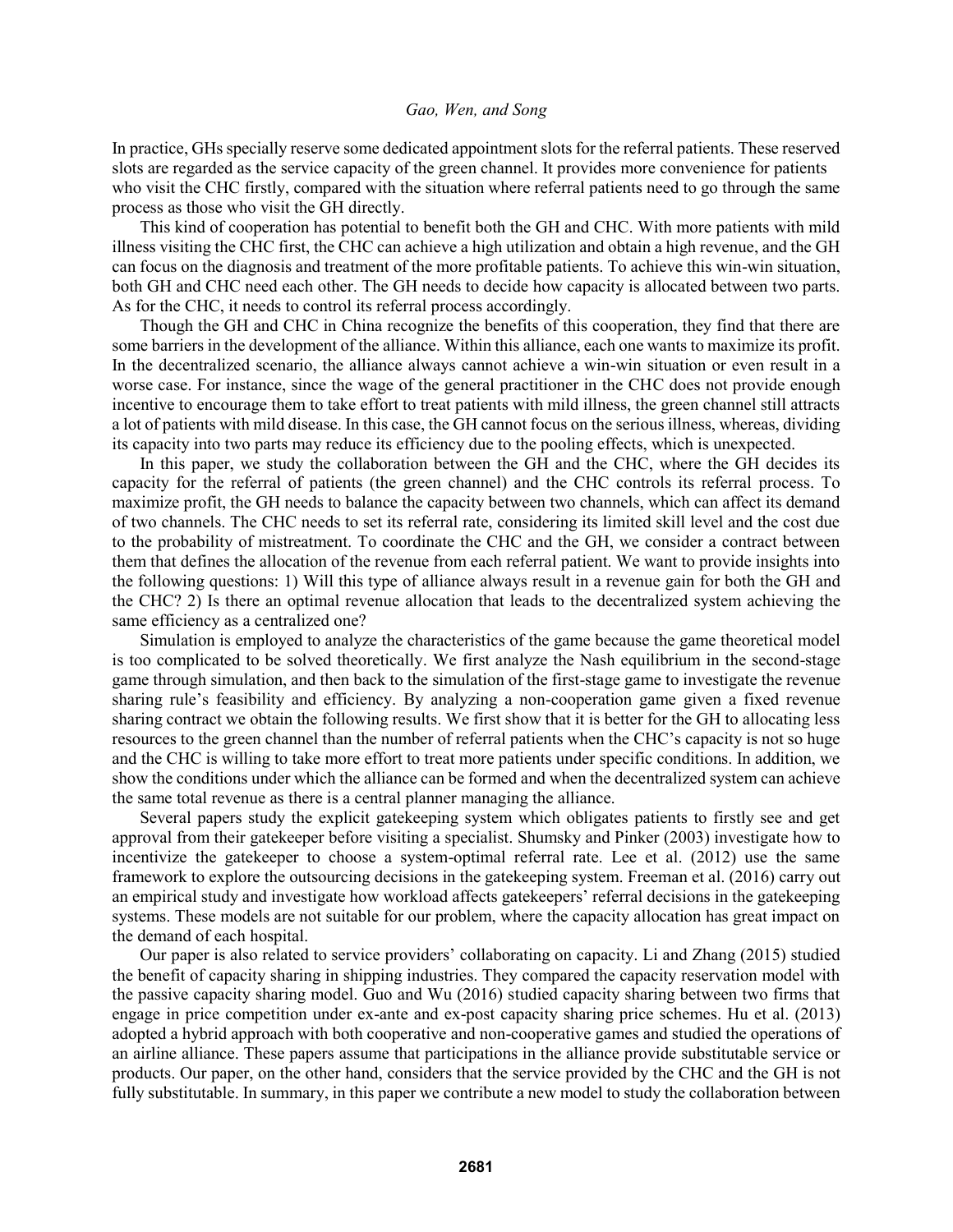two level service providers, which takes both referral process and patients' choice behavior into consideration.

The remainder of this paper is organized as follows. In the next section, we describe our model and lay out the model assumptions. The simulation and the main insights are presented in Sections 3 and 4. We present our conclusions in Section 5.

## **2 MODEL DESCRIPTION**

Considering a hierarchical healthcare delivery system (HDS) consists of two types of service providers: the CHC and the GH, as shown in Figure 1. Let the capacity of the GH and the CHC be 1 and *c* , respectively. Due to the fact that there are much less GHs than CHCs (From the report of National Health and Family Planning Commission of the People's Republic of China, up to 2016, there were 28 thousand GHs and 928 thousand CHCs in China), we can safely make the assumption  $c > 1$ .



Figure 1: the HDS consisting of the CHC and the GH and the patients' choice

The HDS are faced with two types of patients. One type of patients need the first diagnosis while the other are already diagnosed or treated in the CHC but not cured, behind which is the assumption that patients visiting GHs are assumed to be definitely cured. Considering in reality there are more patients in need of the first diagnosis than those calling for further treatment, let the number of these two types of patients be  $c$  and  $c/2$  respectively, which is also consistent with the fact that the number of patients going to the GH exceeds its capacity while the situation of the CHC is just the opposite. Therefore, . Let  $\kappa \in [0,1]$ be a fractile of patients calling for the first diagnosis, ranked by disease complexity, that is,  $\kappa$  denotes a position in the ranking of patients such that  $\kappa \times 100\%$  of patients are less complex. As for the patients who cannot be cured by the CHC, suppose  $\kappa = 1$  in that these patients are sure that they cannot be treated in the CHC. However, as for the patients in need of the first diagnosis, the difference between the GH and the CHC is not so significant and they choose to visit the GH and the CHC randomly. Therefore, suppose half of the patients who need the first diagnosis choose the GH while the remaining half choose the CHC and the distribution of their disease complexity of these two parts of patients is the same because when the patients make a choice, they do not have enough knowledge of their disease complexity. In this way, when there is no alliances between the GH and the CHC, i.e. when  $r = 0$ , the number of patients who choose the CHC is  $c/2$  and that of the GH is c, which implies not every patient going to the GH could get access to the treatment. It is worth noting that not all the patients visiting the HDS could be treated by the GH or the CHC. There are two ways of patient loss in these  $(3c)/2$  patients every period. One way of patient loss occurs in the registration process to the GH, and the other occurs in the referral process from the CHC to the GH.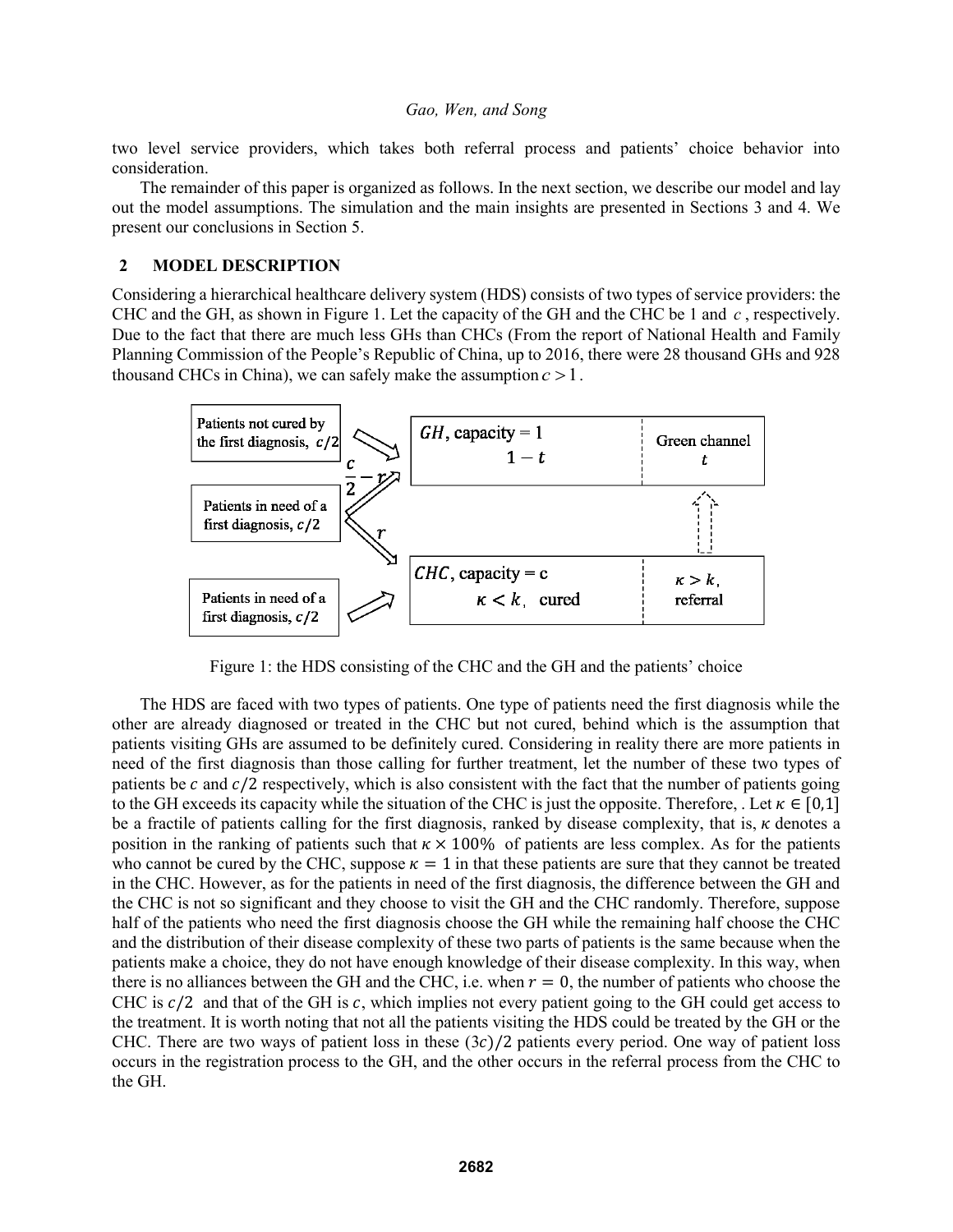Due to the limited capacity of the GH, we need to specify how capacity is allocated among the providers. We assume that, the randomized-rationing rule is employed in the allocation of capacity among the rationed patients (Tirole 1998). That is, the patients who go to the GH are allocated the GH's capacity with equal probability  $1/c$ .

The profit the provider could make from a patient is positively correlated with the complexity of his disease because in most cases, to cure a patient with more complex needs longer time and more medicine, which means more profit. So we suppose the profit p from a patient satisfies  $p = \kappa$ . Therefore, the expectation of the profit from curing a patient in need of the first diagnosis is 1/2. Due to the limited diagnosis level of the CHC, the probability of misdiagnosis increases with the complexity of disease, and suppose the proportionality coefficient is 2 . Therefore, if the upper bound of the complexity of disease that the CHC could handle is  $k$  (that is, if the complexity of a patient's disease exceeds  $k$ , the patient could not be treated in the CHC), the expectation of the CHC's profit from a patient is

$$
\int_0^k (1 - 2\kappa)\kappa d\kappa = \frac{1}{2}k^2 - \frac{2}{3}k^3.
$$

We consider the CHC and the GH form a healthcare alliance. In the alliance, the GH allocates a proportion of its capacity,  $t, 0 \le t \le 1$ , to facilitate the green channel for referral patients from the CHC. The profit generated from referral patients is shared by both healthcare institutions. In the first stage, we use a cooperative game framework to model the output of the negotiation in which the two healthcare institutions decide the fix proration rules that they will use to split the profits from referral patients, that is,  $\beta_1$  (0 <  $\beta_1$  < 1) of profits generated by referral patients is collected by the GH and the rest is collected by the CHC. In the second stage, we model the operation of the alliance as a non-cooperative game in a decentralized network. In other words, due to the independence of the GH and the CHC, we can safely assume that once a fixed profit-sharing rule has been selected through the negotiation in the first stage, the GH decides the size of green channel  $t$  and the CHC chooses the level of diagnosis  $k$  simultaneously.

If the GH chooses to allocate  $t$  of its capacity to facilitate the green channel, this will influence the choice of the patients who require a first diagnosis. Because of the dedicated green channel  $t$  for referral patients, the probability that one patient could be treated by the GH decreases from  $1/c$  to  $(1-t)/c$ . As a result, some of the patients in need of a first diagnosis may choose the CHC for their first diagnosis and the number of this part of patients is positively related to the size of green channel  $t$ . On one hand, the number of patients who change their choice definitely increases with the size of green channel  $t$ , that is, if the GH allocates more capacity to the green channel, more patients in need of the first diagnosis would choose the CHC. On the other hand, when there is no green channel, no one would switch to the CHC, and when the GH itself becomes a green channel, i.e.  $t = 1$ , no one will go to the GH for the first diagnosis. Therefore the number of patients in need of a first diagnosis whose choices change from the GH to the CHC  $r =$  $r(c, t)$  statisfies that  $r(c, 0) = 0$ ,  $r(c, 1) = c/2$  and  $r(c, t)$  increases with c and t. For the simplicity, suppose there is a linear relation between c, t and  $r = r(c, t)$ , i.e.  $r = ct/2$ .

Therefore, in the healthcare alliance, the profit of the GH and the CHC is (the subscript 1, 2 represent GH and the CHC respectively):<br>  $\pi_1 = \left[\frac{c}{2} \cdot 1 + \left(\frac{c}{2} - \frac{c}{2}t\right) \cdot \frac{1}{2}\right] \cdot \frac{1-t}{c} + \beta_1 \cdot \frac{k+1}{2} \min\{(1-k)\frac$ the GH and the CHC respectively):

respectively):  
\n
$$
\pi_1 = \left[\frac{c}{2} \cdot 1 + \left(\frac{c}{2} - \frac{c}{2}t\right) \cdot \frac{1}{2}\right] \frac{1-t}{c} + \beta_1 \frac{k+1}{2} \min\{(1-k)\frac{1+t}{2}c, t\}
$$
\n
$$
= \frac{(1-t)(3-t)}{2(2-t)} + \beta_1 \frac{k+1}{2} \min\{(1-k)\frac{1+t}{2}c, t\},
$$
\n
$$
\pi_2 = \left(\frac{c}{2} + \frac{c}{2}t\right) \left(\frac{1}{2}k^2 - \frac{2}{3}k^3\right) + (1-\beta_1) \frac{k+1}{2} \min\{(1-k)\frac{1+t}{2}c, t\}
$$
\n
$$
= \frac{c(1+t)}{4}(k^2 - \frac{4}{3}k^3) + (1-\beta_1) \frac{k+1}{2} \min\{(1-k)\frac{1+t}{2}c, t\}.
$$
\n(2)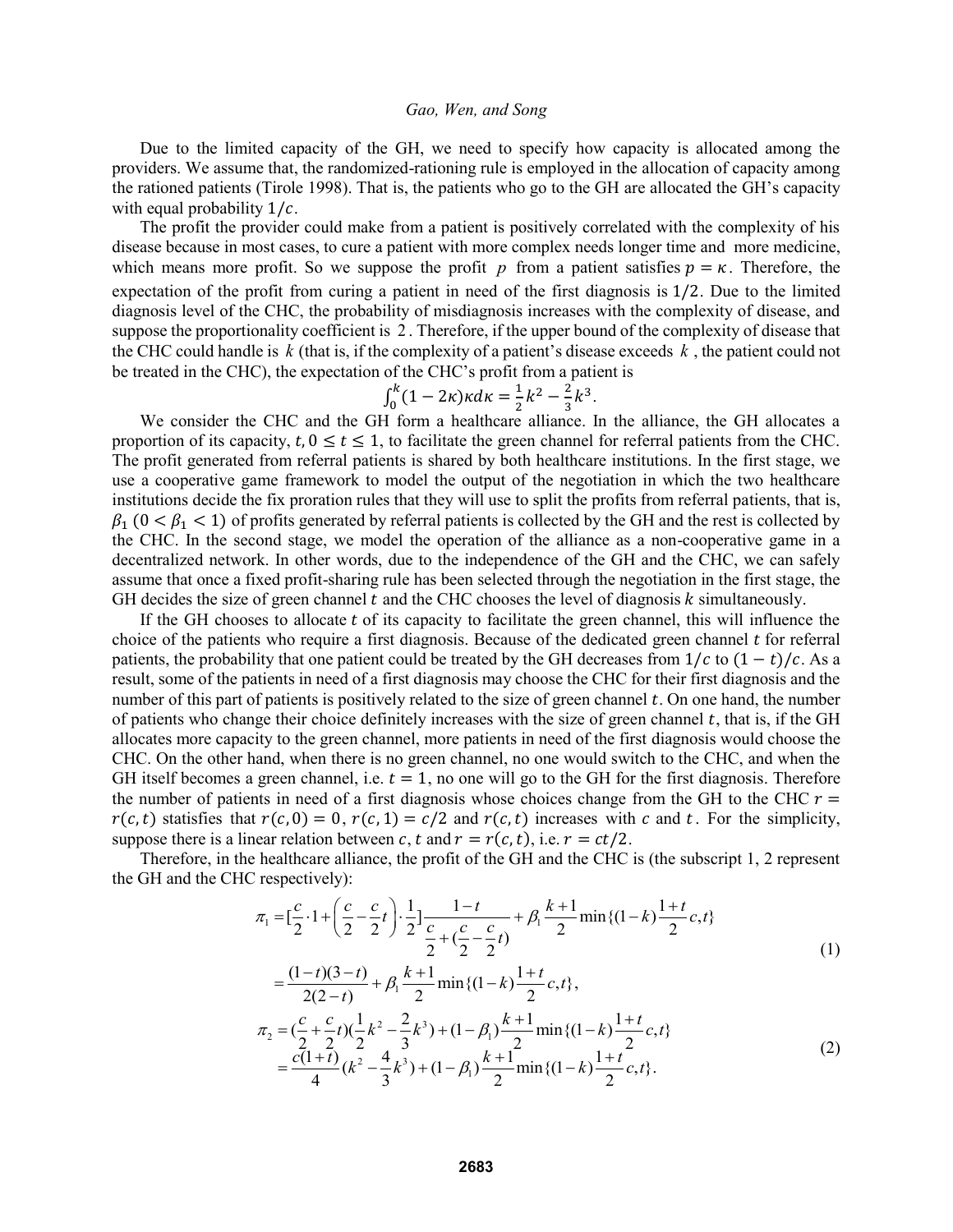The term  $(1 + k)/2$  is the expectation of profits from a referral patient. The term  $(1 - k)(1 + t)c/2$  is the number of referral patients that the CHC intends to refer and min $\{(1 - k)(1 + t)c/2, t\}$  is the number of referral patients successfully treated by the GH.

## **3 SIMULATION ANALYSES OF THE NASH EQUILIBRIUM**

We start our analyses with the Nash equilibrium of the GH and the CHC in the second-stage game. Specifically, we analyze under which conditions the GH is willing to participate in the alliance and if the CHC is willing to take more effort to cure more patients in the alliance.

To solve the Nash equilibrium, we conduct computational experiments. We encode algorithms and analyze outputs in MATLAB. We first set up optimization functions of the GH, that is, for every revenuesharing proportion, we solve the GH's best response, i.e. decision of the green channel's capacity, to every possible CHC's diagnosis bound, and do the same things for the CHC. Then we employ numerical analyses based on the above logic. In our numerical experiments, the CHC's capacity is in the set (1, 10), which is based on the fact that up to 2016, there were 28 thousand GHs and 928 thousand CHCs in China (From the report of National Health and Family Planning Commission of the People's Republic of China) and the number of beds in the GH is always several times of that in the CHC. From these experiments, we obtain the GH's and CHC's responses in the second stage for every possible revenue-sharing rule.

In the simulation of the Nash equilibrium for fixed proportion rates, we iterate proportion, i.e.  $\beta_1$ , from 0 to 1. For each  $\beta_1$ , we use  $(t, k) = (0, 0)$  as the initial alternative for Nash equilibrium. Then, we iterate t and  $k$  from 0 to 1, finding out the GH's and the CHC's profit respectively, and if both the GH's and the CHC's profit increase under a new pair  $(t, k)$ , substitute this pair as the alternative Nash equilibrium. After the traversal operation, the final alternative is the Nash equilibrium  $(t, k)$  under the fixed proportion  $\beta_1$ . Denote the final alternative  $(t, k)$  as  $(t^*, k^*)$ . Thus, the GH cannot obtain more profits by changing  $t^*$  if the CHC does not change  $k^*$  and the situation of the CHC is similar. In Section 4, we then investigate is there an optimal revenue-sharing rule which can lead the decentralized system achieving the same profits as a centralized one, that is, is it possible that the  $(t^*, k^*)$  is the same as the  $(t_0, k_0)$  which maximizes the alliance's total profits.

### **3.1 Simulation of the GH's Best Response**



Figure 2: the GH's decision of capacity of the green channel under Nash equilibrium.

Given the revenue allocation and the CHC's referral rate, i.e.  $\beta_1$ , 1 – k, the GH needs to decide its capacity allocation. The case  $t = 0$  indicates that the GH does not participate in this alliance, which means the alliance actually does not work. Under a fixed proration rate, if allocating the green channel could not improve the GH's profit, then the GH could decide to set  $t = 0$ . Otherwise, joining the alliance could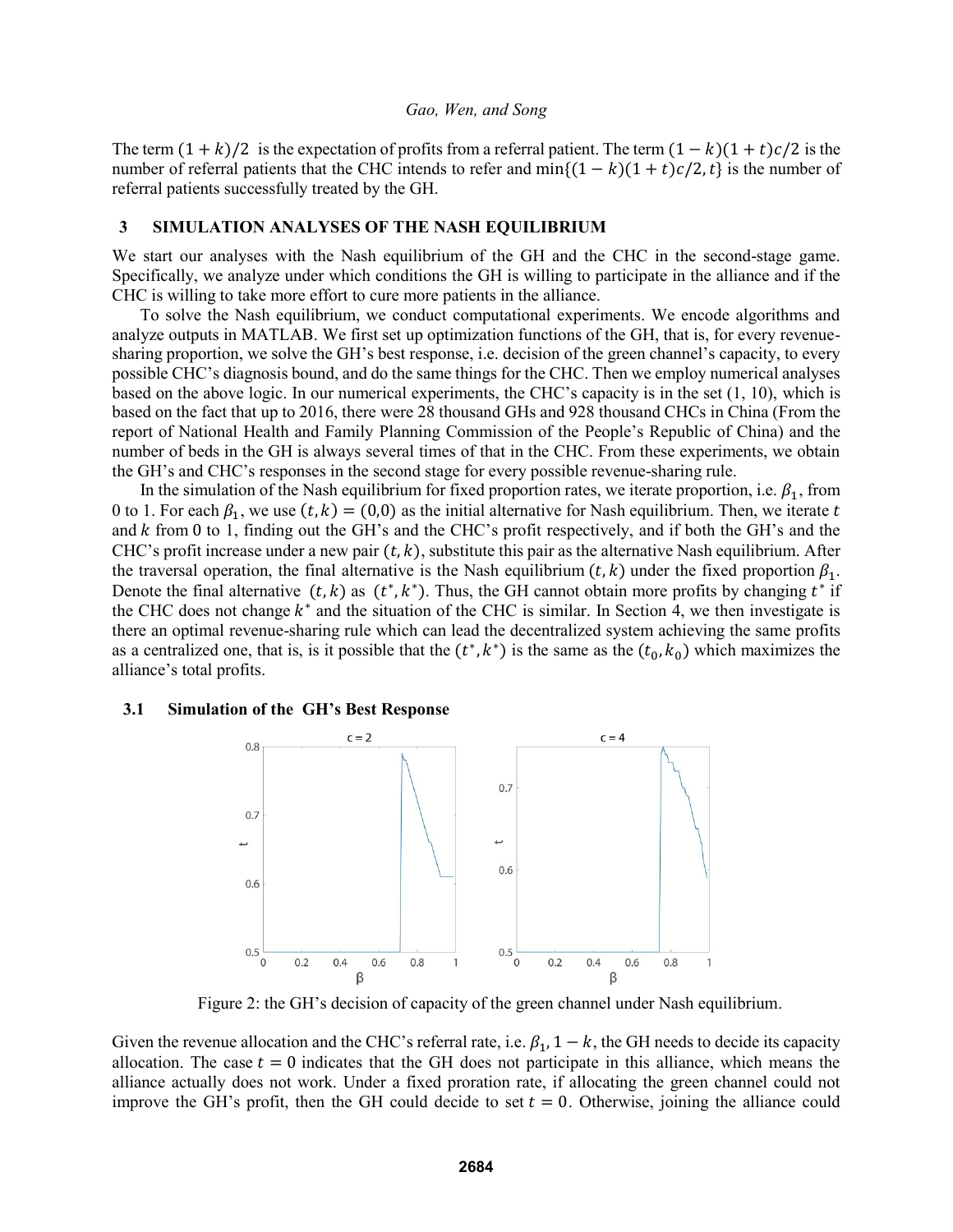increase the GH's profit. Therefore, to make the alliance feasible, we should set proper proration rates for revenuing sharing to make sure the GH is willing to allocate green channel for referral patients.

The left and right figure in Figure 2 (see previous page) represent the decision of capacity of the green channel when the capacity of the CHC is 2 and 4 respectively. From these figures, it is obvious that for each capacity ratio, there exists a threshold of proportion  $\beta_1$ . Only if the  $\beta_1$  negotiated in the first stage exceeds the threshold is the GH willing to cooperate with the CHC. Further, by comparing the two parts of Figure 2, we can find that the threshold increases with the CHC's capacity  $c$ , which implies that the larger the CHC is, the more profits of referral patients the GH wants.

## **3.2 Simulation of the CHC's Best Response**

As we know, due to the probability of misdiagnosis, the higher bound of diagnosis does not necessarily lead to higher profits.



Figure 3: the conditions under which the CHC is willing to take more efforts to treat more patients.

Before joining the alliance, the optimal bound of diagnosis is  $1/2$ . By comparing k in equilibrium of decentralized decision and 1/2, we investigate on the conditions in which the CHC is willing to take more effort to treat more patients. The blue areas in Figure 3 mean that the CHC will try harder to treat more patients under the specific combination of the capacity of the CHC  $c$  and the proration rate  $\beta_1$  under the Nash Equilibrium. From Figure 3, we can find that for each capacity ratio, there exists a threshold of proportion  $\beta_1$ . Only if the  $\beta_1$  negotiated in the first stage exceeds the threshold is the CHC willing to take more effects to treat more patients, the threshold increases with the CHC's capacity  $c$ , which implies that when the CHC is larger, fewer profits from referral patients are able to satisfy the CHC.

# **4 SIMULATION OF OPTIMAL REVENUE-SHARING RULES**

In this section, we first analyze the feasibility of the revenue-sharing rules, that is, if both the GH and the CHC's revenue could be improved under the revenue-sharing proration, the rule is thought to be feasible. Then we explore the characteristics of the optimization problem of the whole alliance's profit and regard this as a benchmark of our model's efficiency. If the proportion rate can lead to an equilibrium  $(t, k)$  which is the same as the optimal  $(t^*, k^*)$  for the whole alliance, we think the revenue-sharing rule is efficient.

# **4.1 Feasibility of Revenue-Sharing Rules**

As has been noted before, the GH could choose to secede the alliance by allocate no green channel, i.e.  $t =$ 0, if joining the alliance is not able to enhance its profits.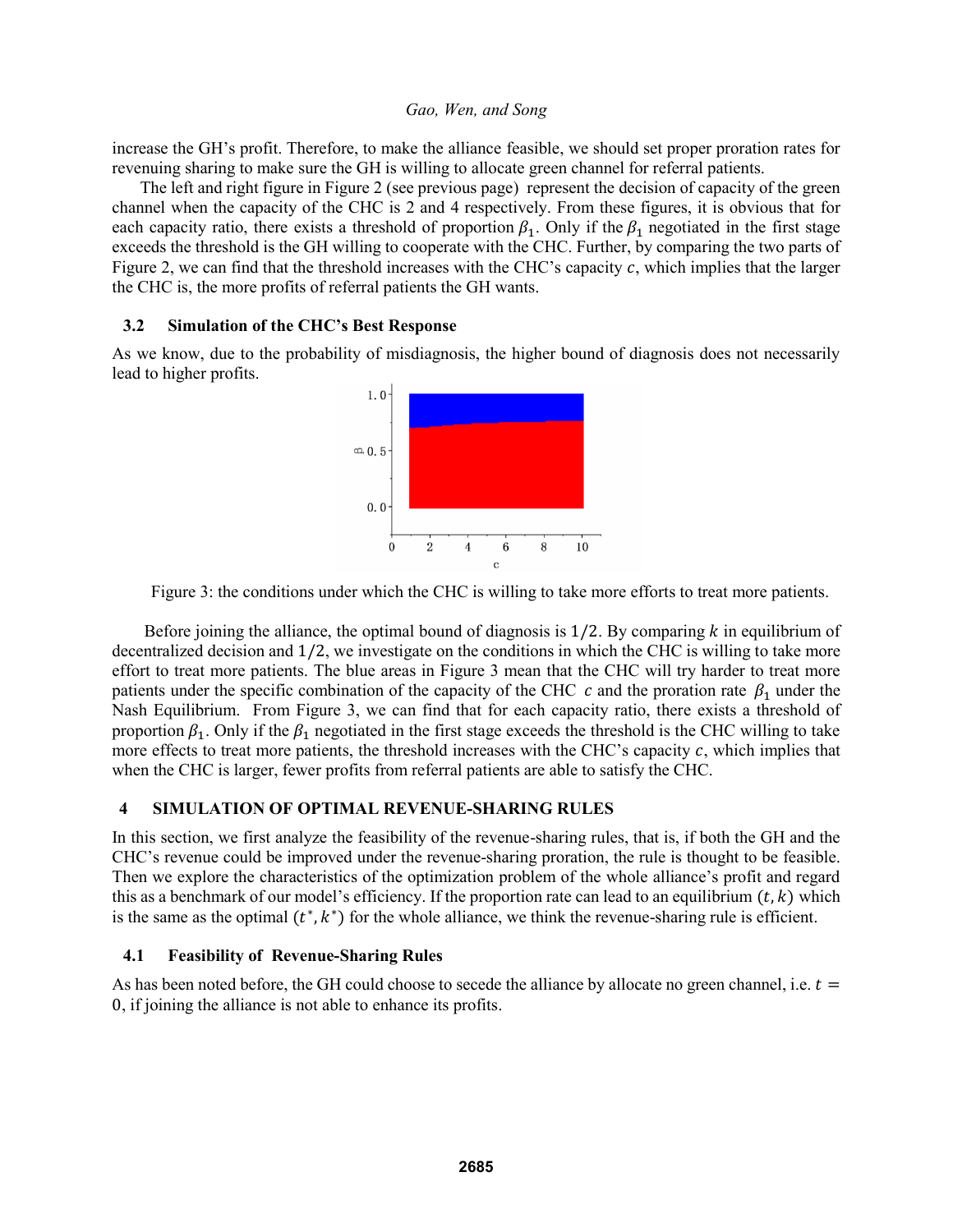*Gao, Wen, and Song*



Figure 4: the conditions under which the GH is willing to cooperate with the CHC.

The blue area in Figure 4 represents the situation where the GH is willing to participate in the alliance with the CHC, while the read area represents the opposite. From Figure 4, we can find that for each capacity ratio, there exists a threshold of proportion  $\beta_1$ . Only if the  $\beta_1$  negotiated in the first stage exceeds the threshold is the GH willing to cooperated with the CHC. Further, the threshold increases with the CHC's capacity  $c$ , which implies that the larger the CHC is, the more profits of referral patients the GH wants. Therefore, if the CHC could obtain enough revenue from referral patient, it is a good choice for the CHC to form an alliance with the GH. Also, comparing Figure 4 with Figure 3, it is obvious that as long as the GH takes part in the alliance, the CHC is willing to treat more patients.

As for the CHC, if the GH is willing to cooperate with it, it can obtain extra profits from two aspects. One is from the increased number of patients, and the other is from the revenue sharing in the referral patients. Therefore, participating in the alliance definitely does good to the CHC's profit.

## **4.2 Efficiency of Revenue-Sharing Rules**

In this section, we explore the characteristics of the optimization problem of the whole alliance's profit. Then we compare these characteristics to the characteristics of the equilibrium of the decentralized system.

### **4.2.1 Simulation of the Centralized Case**

The output of this problem could be the benchmark of the following analysis of decentralized decision. We can estimate the efficiency of the alliance by the difference between the total profits of the equilibrium of decentralized decision and the maximum of the alliance's profit. Optimization problem of the alliance's profit is:<br>  $(t^*, k^*) = \arg \max_{0 \le t, k \le 1} \pi = \arg \max_{0 \le t, k \le 1} \pi_1 + \pi_2$ profit is:  $\ddot{\phantom{a}}$   $\ddot{\phantom{a}}$   $\ddot{\phantom{a}}$   $\ddot{\phantom{a}}$ 

$$
(t^*, k^*) = \underset{0 \le t, k \le 1}{\arg \max} \pi = \underset{0 \le t, k \le 1}{\arg \max} \pi_1 + \pi_2
$$
  
= 
$$
\underset{0 \le t, k \le 1}{\arg \max} \frac{(1-t)(3-t)}{2(2-t)} + \frac{c(t+1)}{4}(k^2 - \frac{4}{3}k^3) + \frac{k+1}{2} \cdot \min\{\frac{c(1-k)}{2}(1+t), t\}
$$
 (1)

The extremum problem for the alliance's profit is a higher order equation for which it is hard to find an analytical solution. Hence, we perform a numerical simulation to analyze the properties of this optimization. From numerical results, when the alliance's total profits achieve the maximum, the capacity of green channel always equal to the number of referral patients. Hence, the property of the optimal capacity t could reflect the characteristics of the optimization problem. Figure 5 shows the variation of the alliance's profit  $\pi$  with different sizes of the green channel  $t$  under different conditions.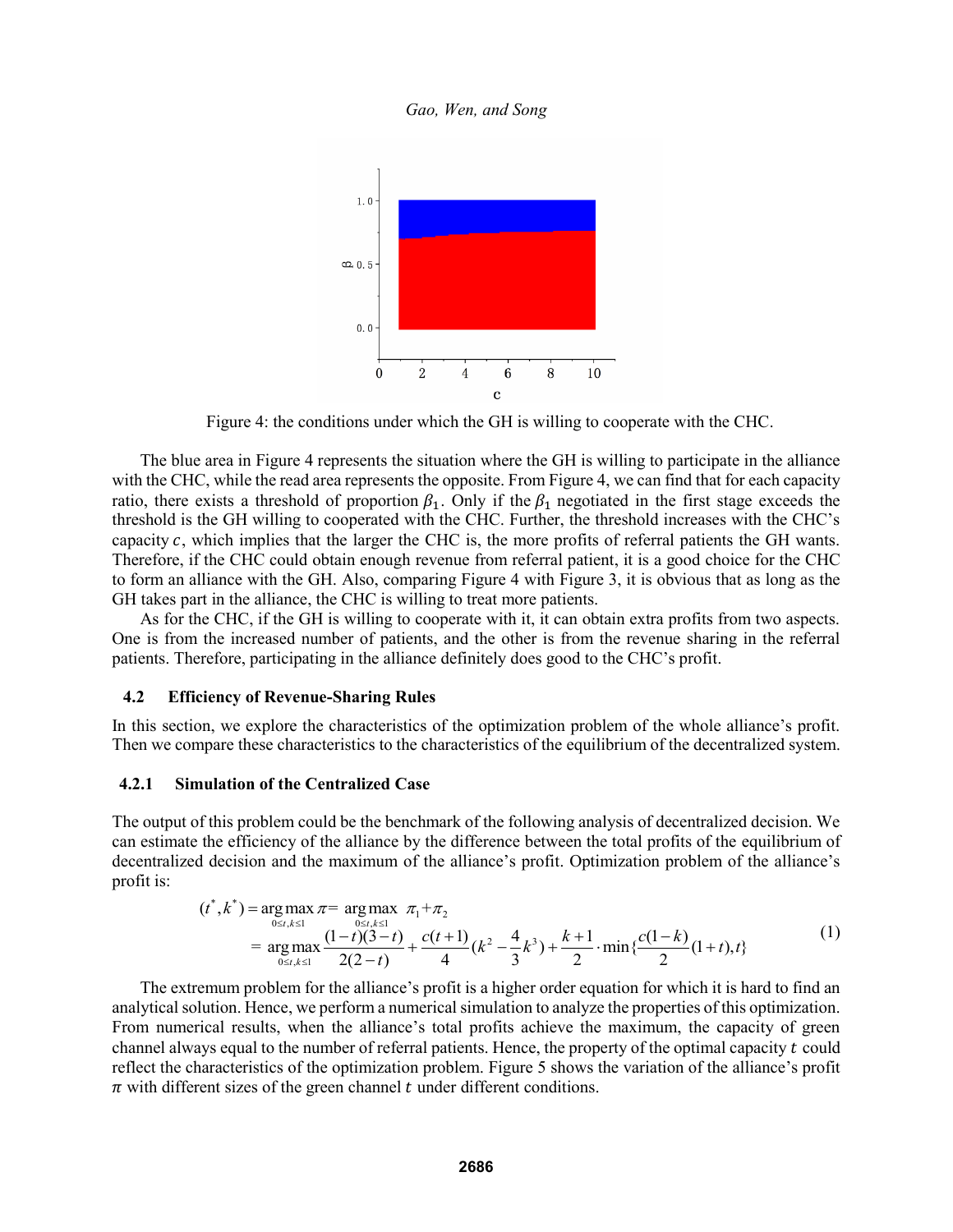

Figure 5: the variation of the alliance's profit  $\pi$  with different sizes of the green channel  $t$  under different conditions.

Figure 5 shows that the optimal size of green channel increases as the GH's capacity increases. When the GH's capacity reaches the threshold value, i.e.  $c = \bar{c}$  the optimal size of green channel equals the total capacity, i.e.  $t = 1$ . This result indicates that when the ratio of the CHC's capacity to that of the GH is larger, the green channel is a better choice and when the CHC has enough capacity, the gatekeeper mode is the best choice for the profits of the whole alliance.

## **4.2.2 Simulation Comparison between the Equilibrium of Decentralized Decisions and the Output of Centralized Decision**

To find out the optimal revenue sharing rule from the perspective of the whole alliance, we run numerical experiments to simulate the decision in the first stage. In the simulation of the second stage, we figure out the GH and CHC's total profit under Nash equilibrium under every fixed proportion. Then back to the simulation of the first stage, we iterate the revenue sharing proportion  $\beta_1$  from 0 to 1, and calculate the total profit for every proportion under the Nash equilibrium. Finally, we choose the proportion which maximizes the alliance's total profit as the optimal revenue sharing rule.



Figure 6: the comparison of the decision of the green channel's capacity and the CHC's diagnosis bound under the optimal revenue sharing rule and the centralized circumstance.

The blue and red lines in Figure 6 represent the circumstances under the optimal revenue sharing rule and the centralized circumstance respectively. From this comparison, we can see that the revenue sharing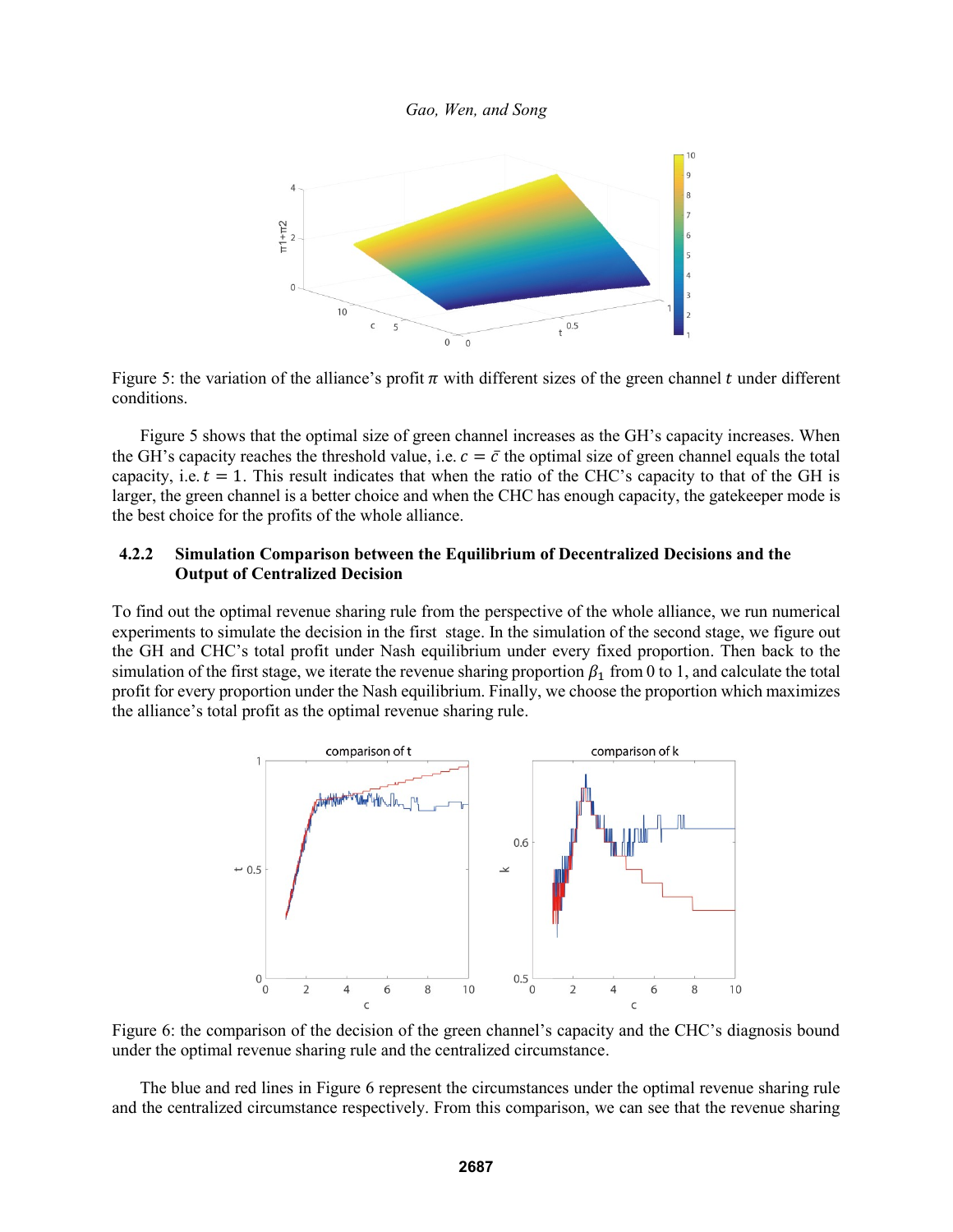rule is virtually efficient when the capacity of the CHC is not too large, e.g. smaller than three times of the GH, where both the decision of the green channel's capacity and the CHC's diagnosis bound are very close to those under the centralized circumstance.



Figure 7: the comparison of total profit without the alliance, with the alliance under the optimal revenue sharing proportion, and under the centralized alliance.

The black, blue and red lines in Figure 7 represent the circumstances without the alliance, under the optimal revenue sharing rule and the centralized circumstance respectively. It is satisfactory that the alliance's total revenue increases at least 10% after forming the alliance. What's more, the superposition of the red line and the blue line in Figure 8 also verifies the efficiency of the alliance when the CHC's capacity is not too large.

## **5 CONCLUSION**

We propose a two-stage game-theoretic approach to study the operations of the healthcare alliance and analyze the game through simulation. In the first-stage game, two providers negotiate fixed proration rates to share the revenue from referral patients. In the second-stage game, the GH makes the capacity allocation decision and the CHC decides referral rates to maximize their own revenues. We simulate the process of the game and analyze the non-cooperation game given a fixed revenue sharing contract and obtain the following results: 1) it is better for the GH to allocation less green channel than the number of referral patients when the CHC's capacity is not so huge. 2) The CHC is willing to take more effort to treat more patients under specific conditions. Further, by analyzing the characteristics of the centralized decision and compare it with the equilibrium, we obtain the conditions under which the alliance can be formed and when the decentralized system can achieve the same efficiency as a centralized one.

In the future work, we will extend our study with the consideration of the conflict and cooperation between the GH and the CHC under a more general model setting.

# **ACKNOWLEDGMENTS**

This work was partially supported by National Science Foundation of China(NSFC) under the grants 71671005, 71671006 and 71301003.

## **REFERENCES**

Freeman, M., N. Savva, and S. Scholtes. 2016. "Gatekeepers at Work: An Empirical Analysis of a Maternity Unit". *Management Science* 63(10):3147-3167.